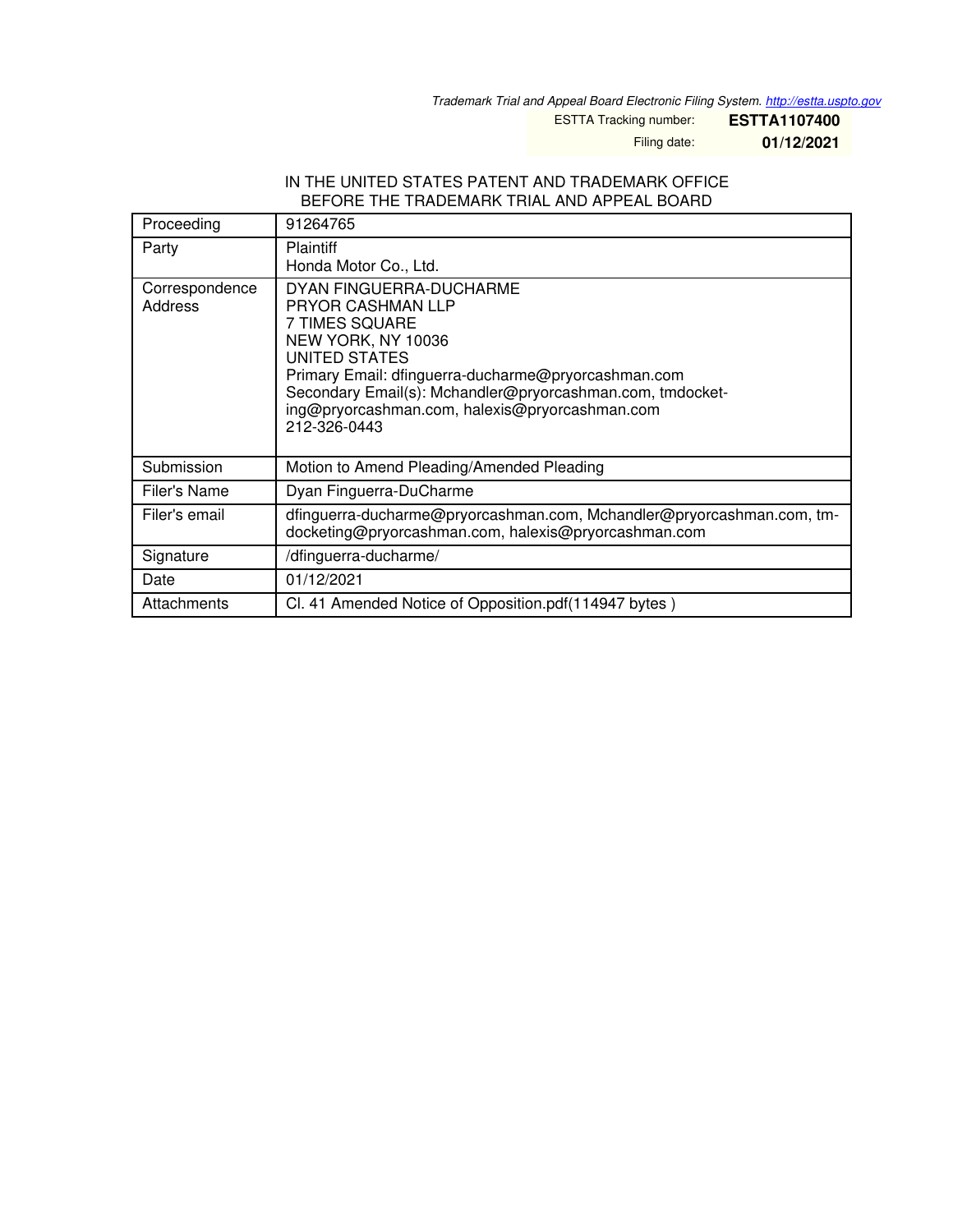## **IN THE UNITED STATES PATENT AND TRADEMARK OFFICE BEFORE THE TRADEMARK TRIAL AND APPEAL BOARD**

In the Matter of Trademark Application Serial No. 88/743,538 Mark: POWER YOUR DREAMS Filed: December 31, 2019

|                        | X |                           |
|------------------------|---|---------------------------|
|                        |   |                           |
| HONDA MOTOR CO., LTD., |   |                           |
|                        |   | Opposition No. 91/264,765 |
| Opposer,               |   |                           |
|                        |   | <b>AMENDED</b>            |
| V.                     |   | NOTICE OF OPPOSITION      |
|                        |   |                           |
| MICROSOFT CORPORATION, |   |                           |
|                        |   |                           |
| Applicant.             |   |                           |
|                        | x |                           |

Honda Motor Co., Ltd. ("Opposer"), a corporation organized and existing under the laws of Japan with a principal place of business at No. 1-1, 2-chome, Minami-Aoyama Minato-ku, Tokyo, Japan 107-8556, believes that it will be damaged by the registration of the POWER YOUR DREAMS mark in Class 41 shown in Application Serial No. 88/743,538 and hereby opposes the same.

The amended grounds for Opposition are as follows:

1. Opposer is a Japanese corporation and one of the world's leading manufacturers of automobiles, motorcycles, and power equipment. Opposer manufactures automobiles and parts therefor under the HONDA and ACURA brands throughout the world. American Honda Motor Co., Inc. ("AHM") is a wholly-owned subsidiary of Opposer and the exclusive distributor of HONDA and ACURA-branded products, and all associated vehicle emblems, marks and logos, in the United States, including the mark THE POWER OF DREAMS.

2. Opposer is the owner of U.S. Trademark Reg. No. 3,843,591 for THE POWER OF DREAMS mark for Class 7 "power equipment, namely, electric-power generators; lawnmowers;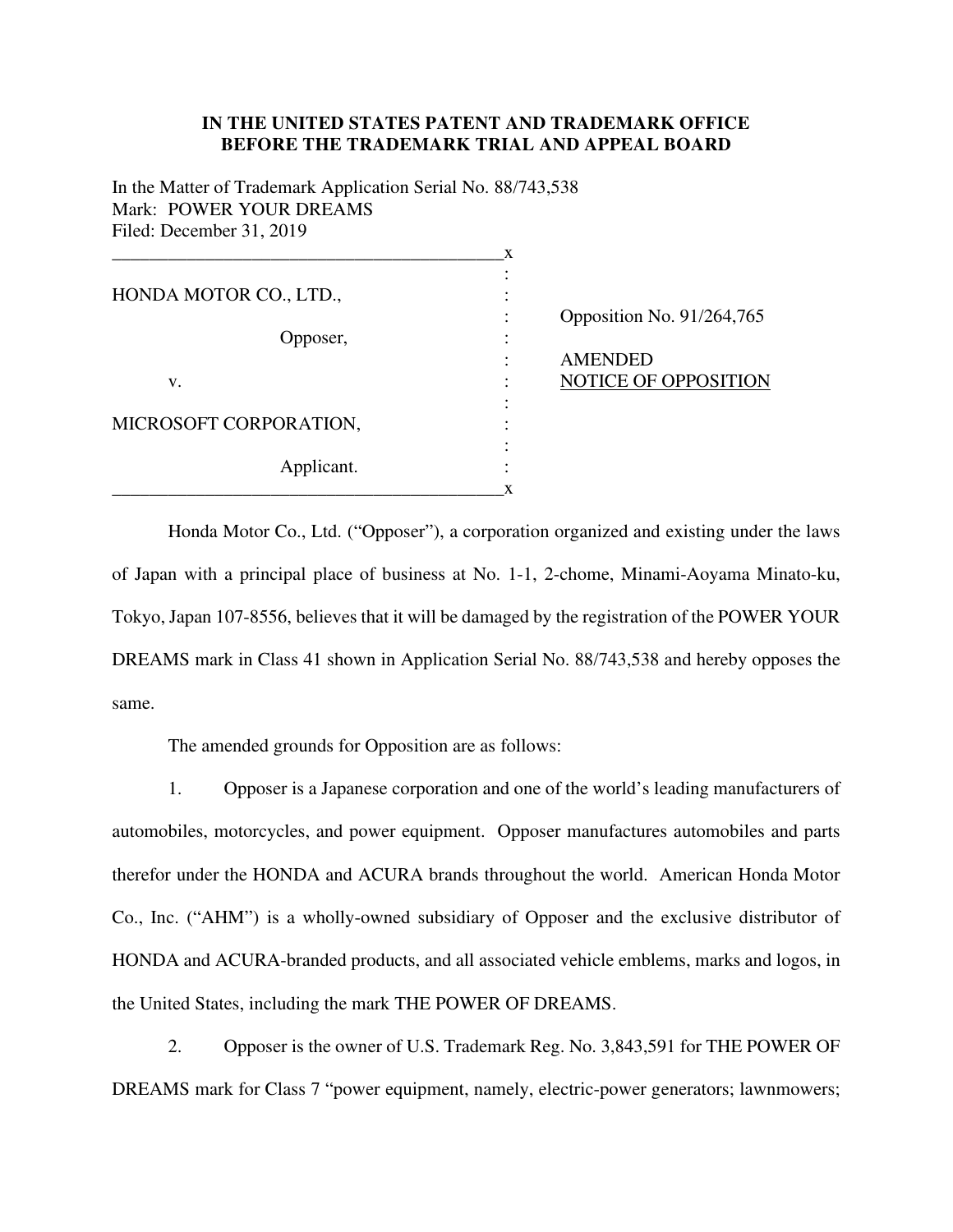gasoline or electrically powered pumps used for evacuating spaces of or filling spaces with liquids, liquids containing waste, or solid or semi-solid materials; snowblowers; power-operated tillers; power-operated trimmers used for cutting grass and brush; outboard motors and engines not for land vehicles and Class 12 motor vehicles, namely, automobiles, sports utility vehicles, trucks, motorcycles, all-terrain vehicles, scooters, and aircraft, namely, jet airplanes, and structural parts therefor", which registered on September 7, 2010. A copy of Opposer's valid and subsisting trademark registration and TSDR report is attached hereto as **Exhibit A**. Opposer hereby gives notice in accordance with Trademark Rules of Practice 2.122(d)(2) that it will rely upon this registration and TSDR report as evidence in this proceeding, and a status copy showing present title will be introduced into evidence on its behalf during Opposer's testimony period. Furthermore, this registration is valid, subsisting and in full force and effect and serves as evidence of Opposer's exclusive right to use the mark THE POWER OF DREAMS in commerce on or in connection with the goods and services identified in the registration, as provided by 15 U.S.C. § 1115(a).

3. Other than the HONDA mark itself, the mark THE POWER OF DREAMS is the brand most identified with Opposer's company. The slogan THE POWER OF DREAMS appears in virtually all of Opposer's television and print advertisements, on billboards and sponsorship materials, on the back of virtually every product manual, and on Honda's websites. Opposer has been using the mark THE POWER OF DREAMS as its main company slogan since at least as early as November 29, 2001. As such, Honda has developed extensive common law rights in the slogan as a source identifier of reliable and high quality goods and services.

4. In addition to television commercials running regularly throughout the day and evening, THE POWER OF DREAMS mark is also featured in commercials that run during major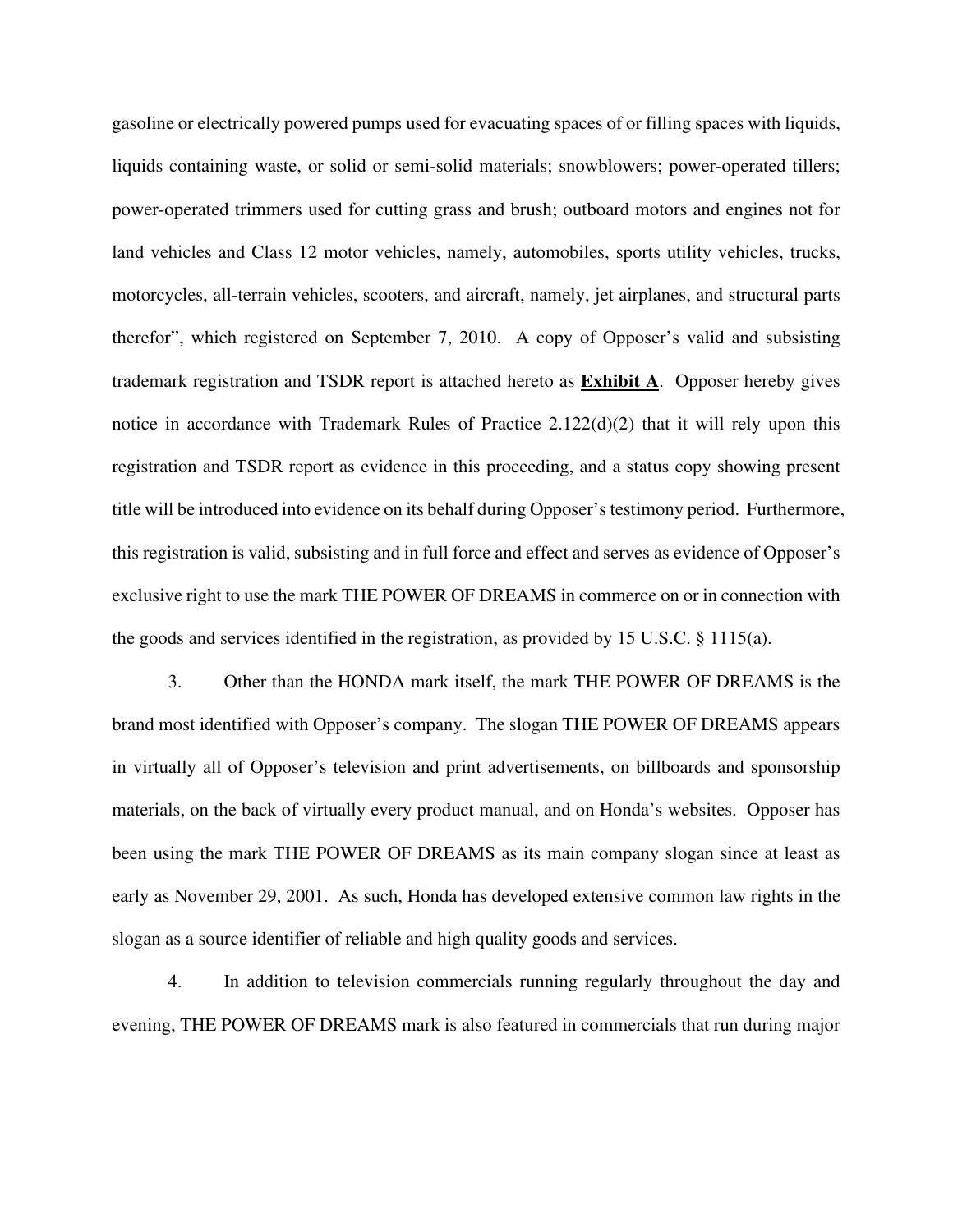sporting and entertainment events, including the Superbowl, the World Series, NASCAR races, the Grammys, the Emmys, and the Academy Awards, to name a few.

5. Honda is a regular sponsor of professional sports. The mark THE POWER OF DREAMS is featured in prominent banners displayed at major sporting events, including the Olympics, events for NASCAR, the National Football League, the National Hockey League, the National Basketball Association, Major League Baseball, the Professional Golf Association, and more.

6. By virtue of widespread sales and advertising and promotion of the goods and services offered under the mark THE POWER OF DREAMS, Opposer's THE POWER OF DREAMS mark has become well-known by the general public and in the relevant industries, is recognized and relied upon as identifying Opposer's goods and services as distinguishing them from the goods and services of others, and has come to represent and symbolize extremely valuable goodwill belonging exclusively to Opposer. Opposer has spent substantial time, effort and money promoting its goods and services under THE POWER OF DREAMS mark. Through these efforts, the mark THE POWER OF DREAMS has become famous within the meaning of Section 43(c) of the Lanham Act, as amended 15 U.S.C. § 1125(c).

7. Opposer's mark THE POWER OF DREAMS is inherently distinctive and arbitrary.

8. Upon information and belief, Microsoft Corporation ("Applicant") is a Washington Corporation with a principal place of business at One Microsoft Way, Redmond, Washington 98052-6399.

9. Applicant filed intent-to-use U.S. Trademark Application Serial No. 88/743,538 for the POWER YOUR DREAMS mark for Class 41 "providing on-line computer games; providing a website featuring non-downloadable game software; entertainment services, namely, providing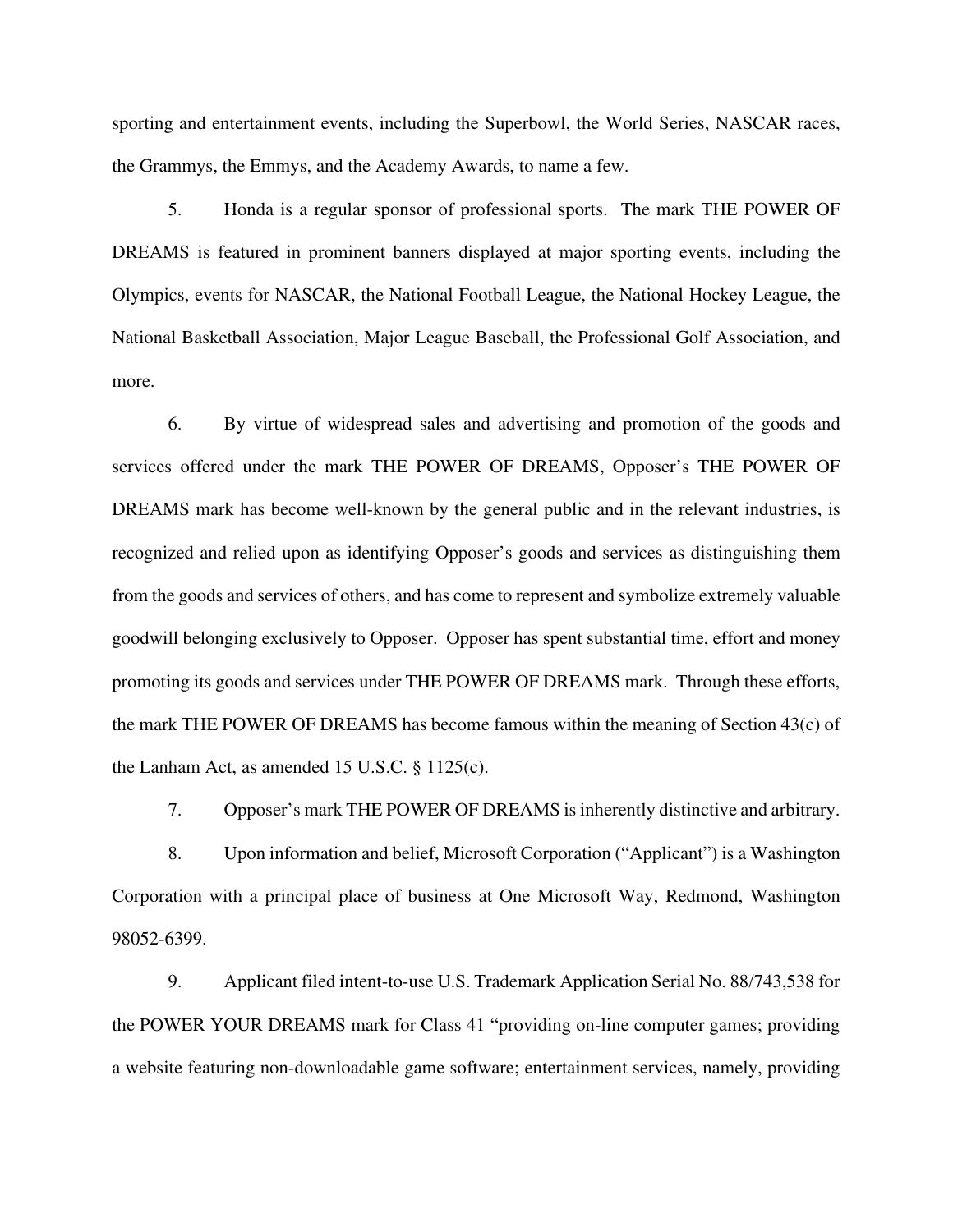an on-line computer game; providing temporary use of non-downloadable game software; organization of electronic game competitions; organization of games; organizing and arranging exhibitions for entertainment purposes; organization of exhibitions for cultural or educational purposes; entertainment information; provision of information relating to electronic computer games provided via the internet; providing a web site through which people locate information about tournaments, events, and competitions in the video game field; entertainment services, namely, providing interactive multiplayer game services for games played over computer networks and global communications networks; providing information on the video game and computer game industries via the internet; providing information on computer games, video games, video game consoles, and accessories thereof via the internet; arranging and conducting exhibitions in the nature of computer gaming tournaments" (the "Application"). The Application was filed on December 31, 2019 and was published in the Official Gazette on March 17, 2020.

10. Opposer has continuously used the THE POWER OF DREAMS mark in commerce prior to Applicant's filing date of the Application. As such, Opposer has priority.

11. Opposer's mark THE POWER OF DREAMS became famous before the filing date of the Application.

12. Opposer and Applicant have an existing licensing relationship where Applicant has permission to use certain of Opposer's marks under the terms of the licensing agreement. For example, THE POWER OF DREAMS mark appears in one of Applicant's video games: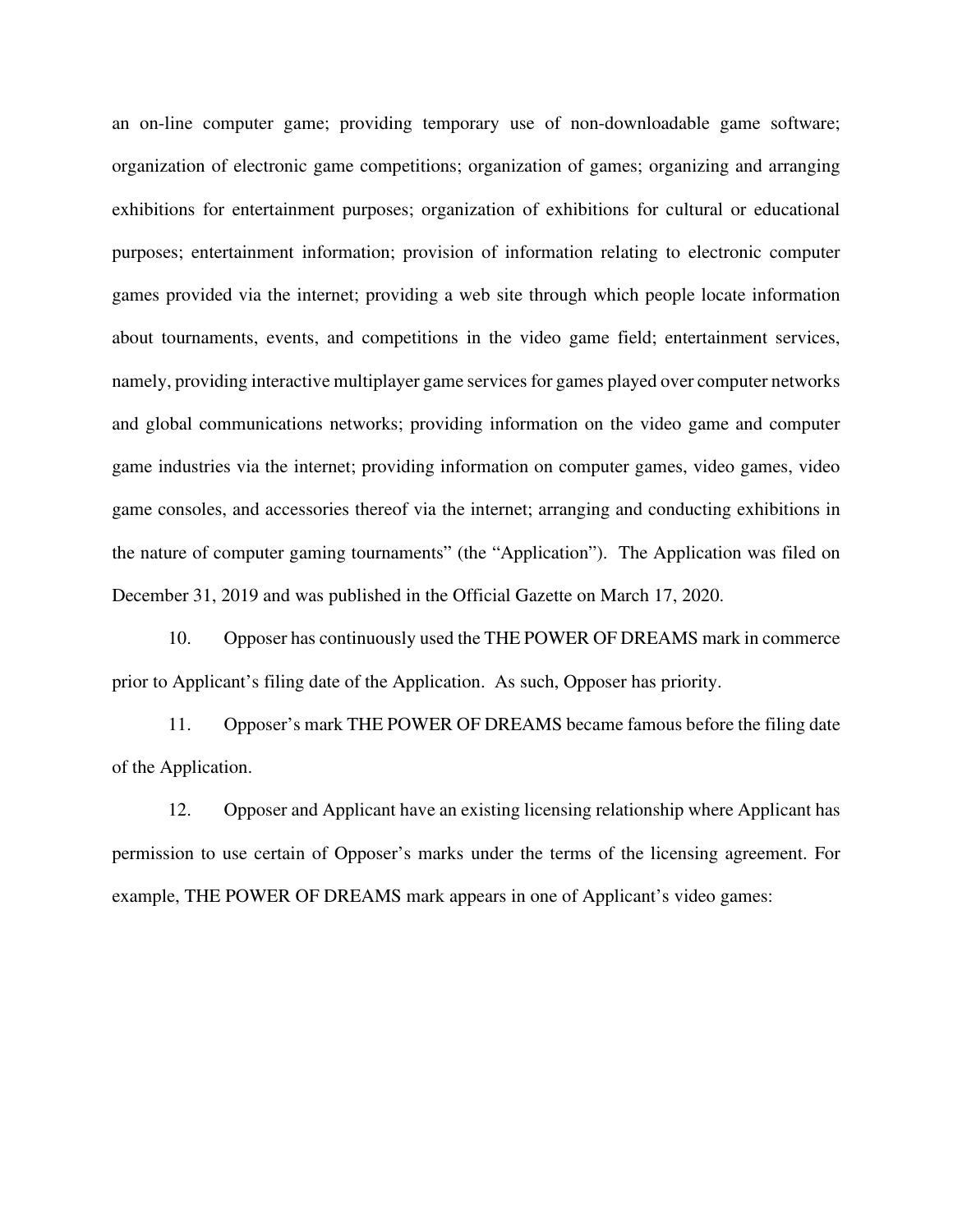

In light of this present relationship between the parties, Applicant's use of the POWER YOUR DREAMS mark is likely to call to mind Opposer's mark THE POWER OF DREAMS.

13. Applicant's POWER YOUR DREAMS Mark so closely resembles Opposer's THE POWER OF DREAMS mark as to likely cause dilution by blurring of the distinctive quality of Opposer's famous THE POWER OF DREAMS mark. As such, Applicant's POWER YOUR DREAMS Mark is not entitled to registration pursuant to 15 U.S.C. § 1125(c).

14. Opposer will be damaged by registration of Applicant's trademark because such registration will support Applicant's dilution of THE POWER OF DREAMS mark and will give color of exclusive statutory right to Applicant in violation and derogation of the prior and superior rights of Opposer.

15. Applicant filed a motion to dismiss based on the fact that Opposer inadvertently checked the box for "Trademark Act Section 2(d)" as one ground for the opposition on the ESTTA cover sheet.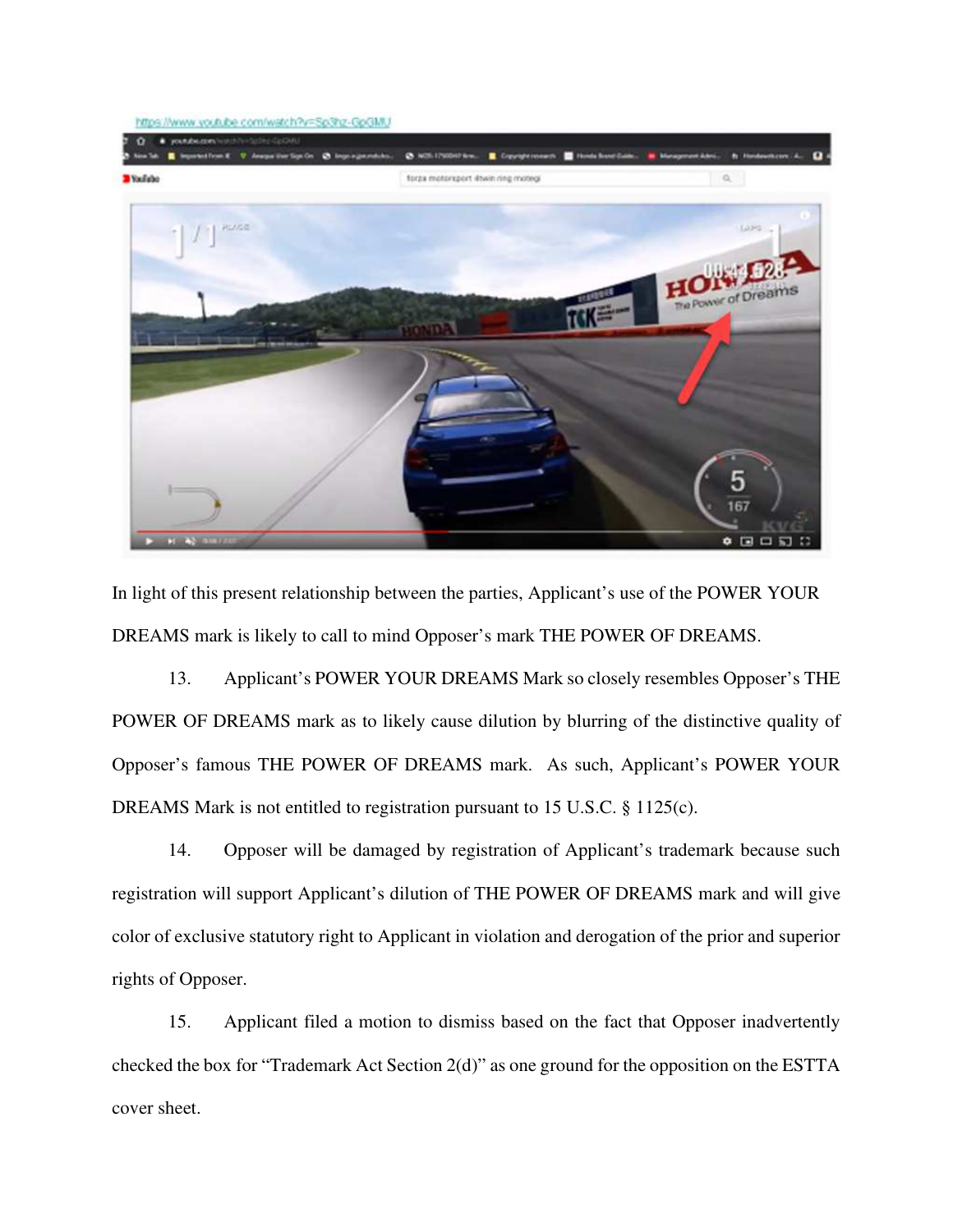16. Opposer hereby amends the ESTTA cover sheet to reflect that this Opposition is based solely on a claim based on Trademark Act Sections 2 and 43(c) and not on a claim for likelihood of confusion. Opposer respectfully requests the Board and Applicant to disregard the inadvertently checked box for "priority and likelihood of confusion" on the ESTTA cover sheet.

WHEREFORE, Opposer, by its undersigned attorneys, requests that the Trademark Trial and Appeal Board sustain its opposition to Application Serial No. 88/743,538 and grant any and all further relief to Opposer that the Board finds necessary and just in the circumstances.

Opposer appoints as its attorneys in these proceedings Dyan Finguerra-DuCharme and Mallory Chandler of the firm Pryor Cashman LLP, 7 Times Square, New York, New York 10036, to whom all correspondence in this proceeding should be addressed. Please charge Deposit Account No. 500932 for the filing fee for this Notice of Opposition and for any other fees that may be due.

Dated: January 12, 2021

Respectfully submitted,

PRYOR CASHMAN LLP

 $\nu$ 

Dyan Finguerra-DuCharme Mallory Chandler 7 Times Square New York, New York 10036 [dfinguerra-ducharme@pryorcashman.com](mailto:dfinguerra-ducharme@pryorcashman.com)  [mchandler@pryorcashman.com](mailto:mchandler@pryorcashman.com) [tmdocketing@pryorcashman.com](mailto:tmdocketing@pryorcashman.com) 

*Attorneys for Opposer Honda Motor Co., Ltd.*